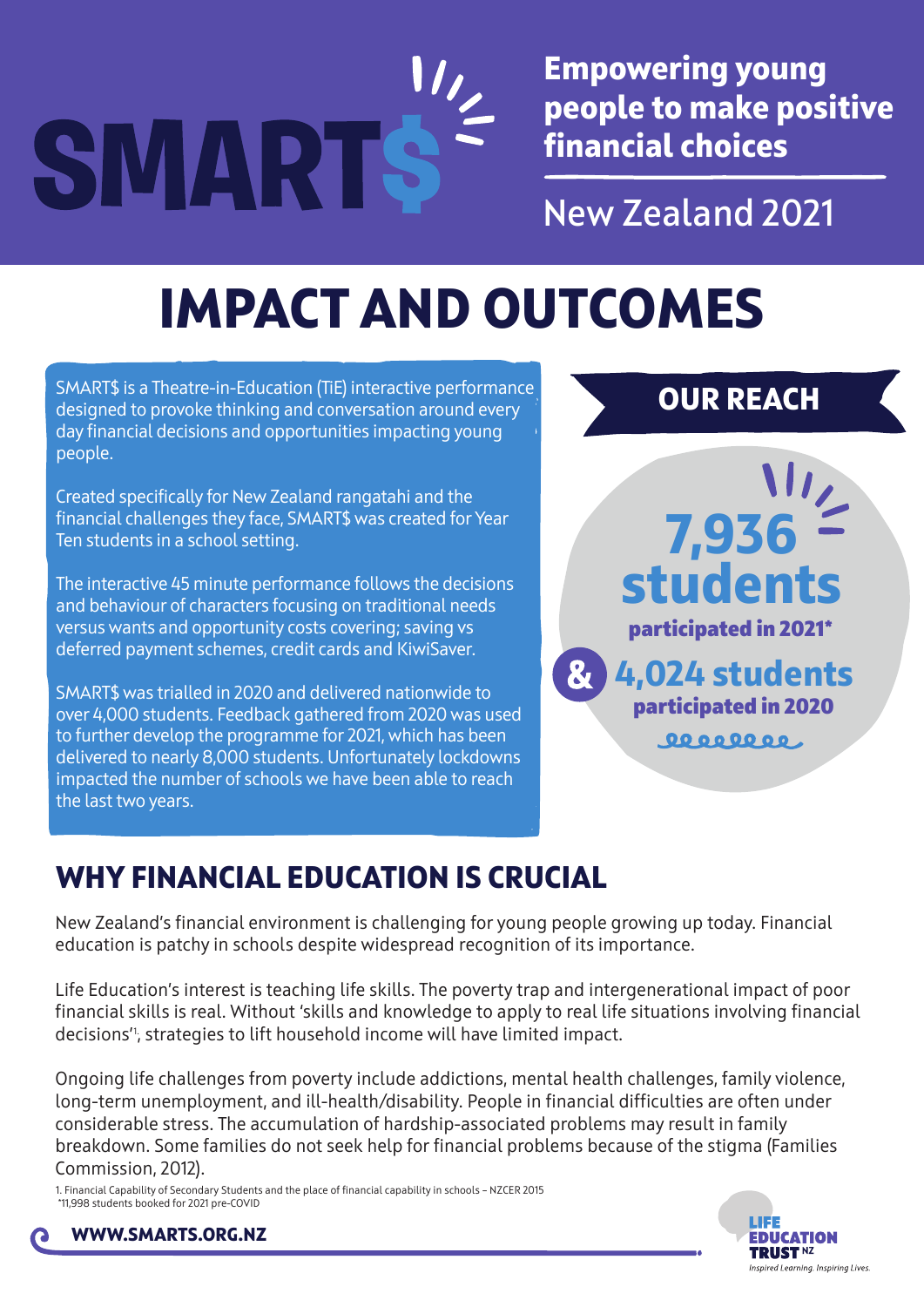

### **THE PROBLEM**

The Commission For Financial Capability (CFFC) contracted the New Zealand Council for Educational Research to assess financial capability in secondary schools.

Teachers believe that students' money management skills are low. Importantly though, 82% of secondary students want to learn more about how to manage their money, and see the value of obtaining advice on money issues.

And, while school leaders see the importance of teaching financial skills across the curriculum, just five percent strongly agreed that their school has a strong emphasis on it.

By teaching students about money and making financial decisions we can prepare students to contribute to our society and our economy in a meaningful way.

SMART\$ supports a teaching plan, rather than learning in isolation. It supports teachers by introducing key concepts and providing a platform to continue the learning in class, including teacher resources ensuring the learning extends.



Life Education partner with Banqer to support teachers – bringing every day decisions to life.

Banqer High provides an online simulation of real life financial concepts, giving students the opportunity to manage a budget, explore career paths, go flatting and dabble with investing. Through the simulation learnings from SMART\$ can be put into practice.

### **DIFFERENT LEARNING STYLES**

SMART\$ uses powerful interactive live theatre to follow the decisions of young people and how financial decisions can affect their lives, consistent with the competency and values of The New Zealand Curriculum.

Theatre in Education (TiE) delivers key messages utilising well-known education and psychological theory – Social Cognitive Theory (SCT). SCT contends that in addition to direct experiential learning, people learn vicariously by observing models of behavior. And, it's a tool that can aid a 'whole of school approach' enabling the conversations that flow to transcend all subject areas.



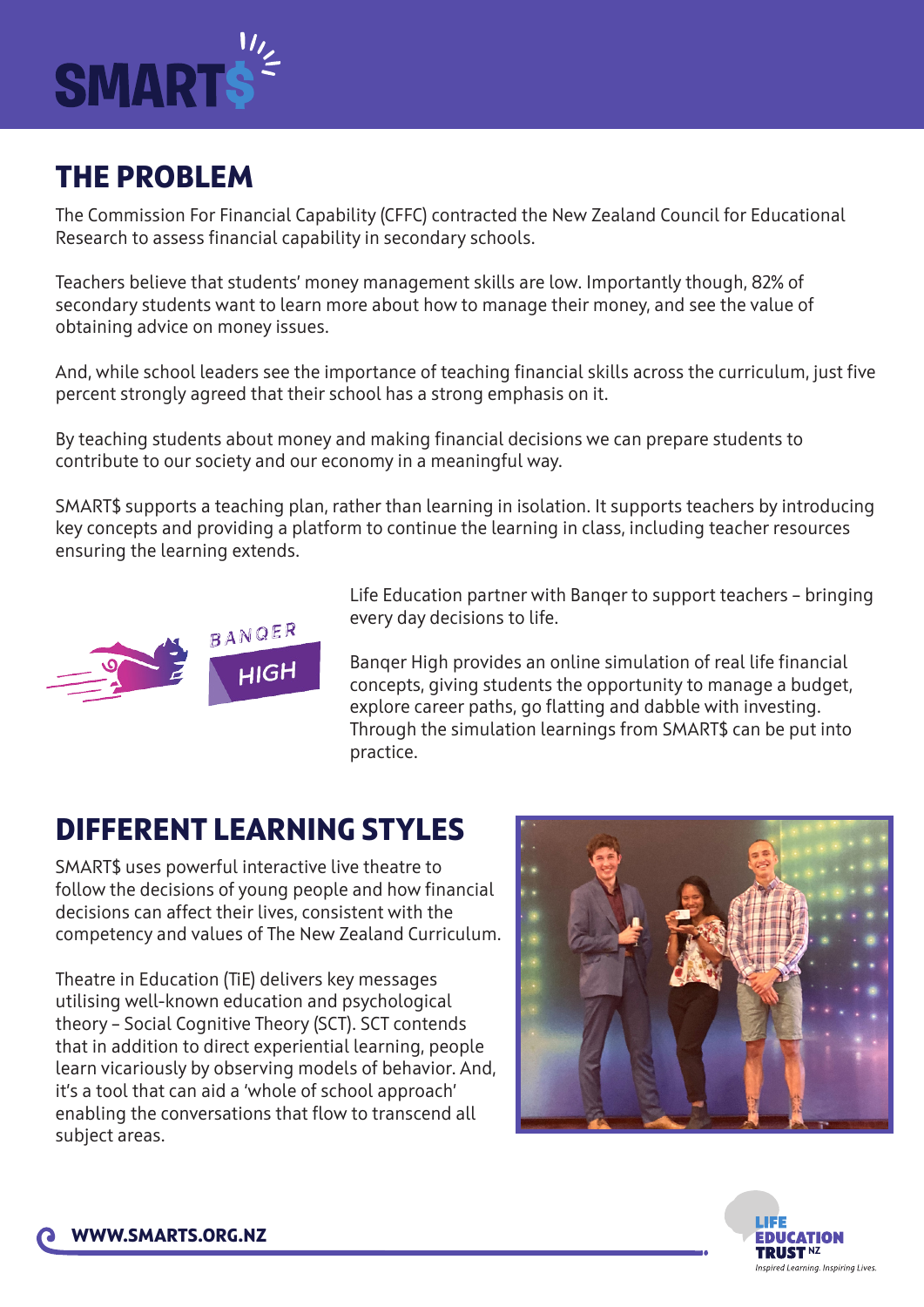

### **SMART\$ SURVEY SUMMARY OF FINDINGS**

#### **INTRODUCTION**

This summary highlights the key findings from the 2021 SMART\$ surveys conducted with students before and after, and with teachers after the programme was delivered. Surveys were conducted online during the tour period of May to August 2021.

#### **STUDENTS' CURRENT FINANCIAL POSITION**

- 77% of students have a bank account
- 22% of students have a part time job
- 60% of students receive regular 'pocket money'
- 76% of students have purchased something online before, and of this group: 28% used money from their bank account to make the transaction 32% used someone else's credit card when purchasing online 15% borrowed money from a friend or adult 25% used a different method from those above

#### **PERCEIVED VALUE OF SMART\$**

**94 PERCENT**

of teachers strongly agreed or agreed that they would like SMART\$ to visit their school again next year.

After seeing SMART\$

# **82 PERCENT**

of students felt they understood more about interest on things like credit cards.

An increase of 11% from 2020.  $\blacksquare$  An increase of 16% from 2020.

- 100% of teachers strongly agree or agree that it is important that programmes like SMART\$ exist and visit schools.
- 100% of teachers thought the key learning points in the SMART\$ performance provided them with a springboard for further discussion, an increase of 16% from our 2020 trial.

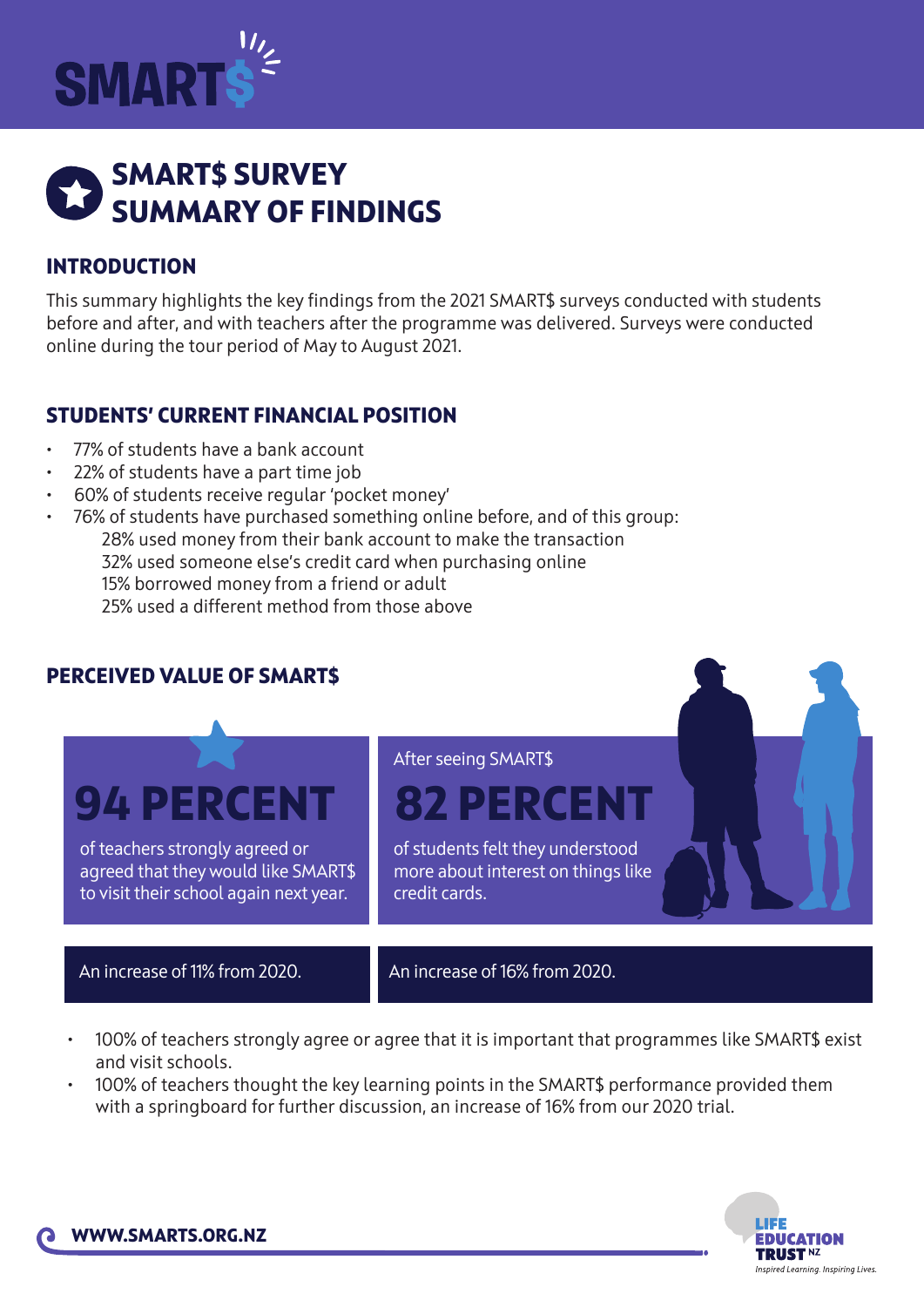

#### **KNOWLEDGE ABOUT SAVING, BORROWING AND DEFERRED PAYMENTS**

After participating in SMART\$, 84% of students said if they saw something online that they really wanted to buy, they would wait and save for it, compared to 68% before participating. Only 4% of students would use a deferred payment scheme in the same situation.

#### **ENROLLING IN KIWI SAVER**

After participating in SMART\$ 62%, of students said if they started a new job they would enrol in KiwiSaver, or that they already had enrolled. This increased from 32% prior to participation.

#### **BUYING A FIRST HOME**

After leaving school and entering the workforce 13% of students thought they would be able to buy their first home between the ages of 18-20 years of age, 46% thought between ages 20-25 and 30% thought between ages 25-30. Just 2% thought they wouldn't buy a home at all in the future.

#### **LEARNING AT HOME**

Unfortunately, 35% of students said their parents or caregivers didn't share household budgeting with them, such as the cost of power, food, rent or mortgage payments. 42% felt that these topics were discussed but they didn't know a lot. Just 23% thought they knew 'quite a bit about what things cost'.

#### **STUDENTS KEY LEARNINGS**

The common themes in response to the most important learning taken from SMART\$ were:

- The benefits of KiwiSaver
- The downsides of Deffered Payment Schemes
- The differences between types of debt



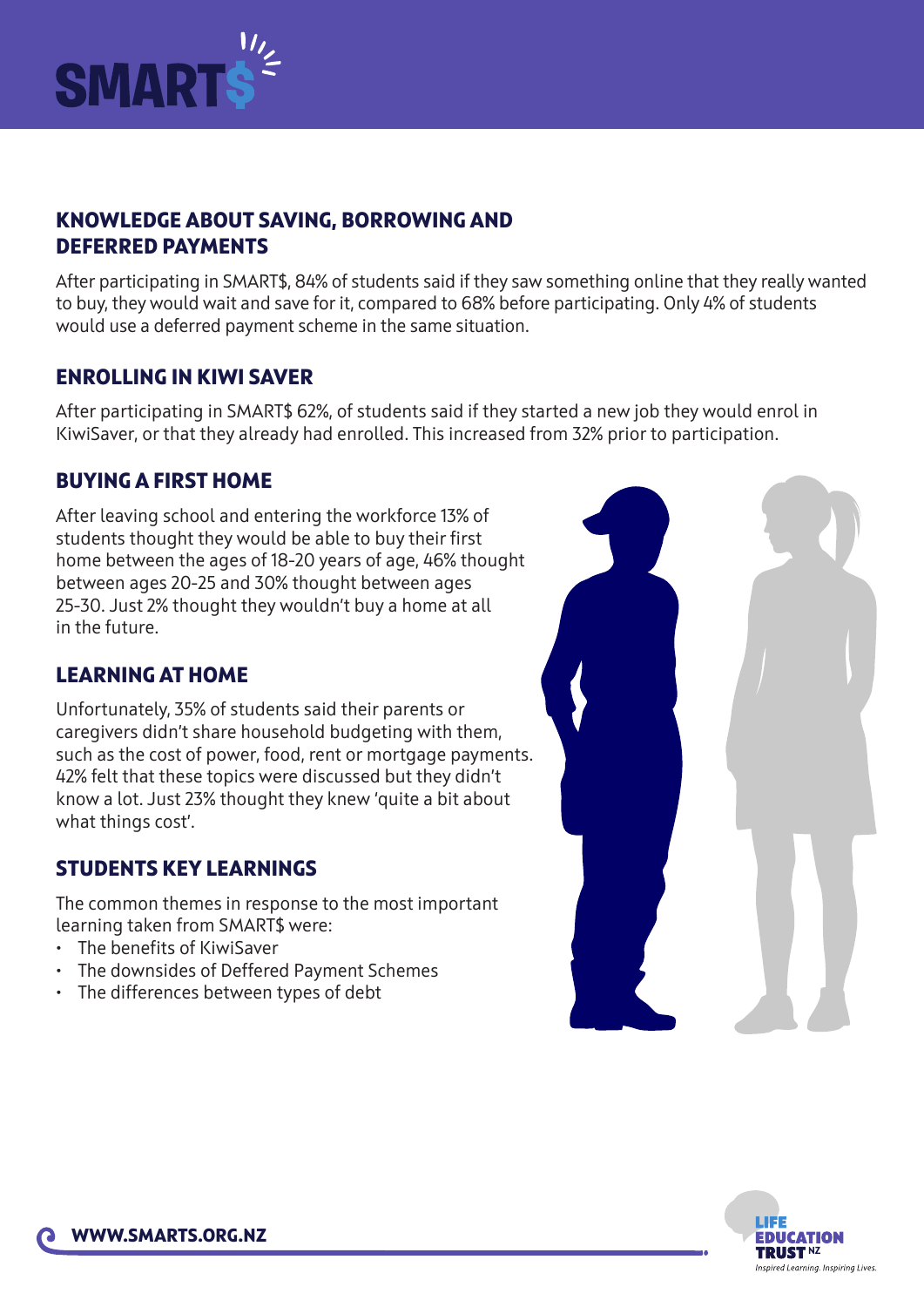

## $\alpha$

#### **Response examples:**

- "Don't spend what you don't have."
- "Slow pay or after pay (Deffered Payment Schemes) is not as good as it seems."
- "That saving up for things pays off a lot more in the future."
- "I learnt not to borrow money unless you know you can pay it back."
- "I learnt that you can use KiwiSaver for things other than retirement."
- "That interest adds up really quickly."
- "What KiwiSaver was and actually meant, like it was more than just an ad on tv."

"

#### **TEACHERS' FEEDBACK**

- 89% strongly agreed or agreed that the SMART\$ performance explored issues which are relevant to this age group, an increase of 10% from the 2020 trial.
- 94% strongly agreed or agreed that key learning points around the use of credit cards were clearly presented, an increase of 10% from the 2020 trial.
- 97% strongly agreed or agreed that key learning points around Kiwisaver were clearly presented, an increase of 29% from the 2020 trial.
- 91% strongly agreed or agreed that key learning points surrounding deferred payment systems were clearly presented, an increase of 7% from the 2020 trial.
- 91% strongly agreed or agreed that key learning points around saving money were clearly presented, an increase of 2% from the 2020 trial.
- 100% strongly agreed or agreed that the SMART\$ performance was well produced and presented, an increase of 11% from the 2020 trial.
- 100% strongly agreed or agreed that the team of actors were professional and competent at all times (same result as 2020 trial).
- 80% strongly agreed or agreed that their students will be more likely to make positive financial choices after participating, an increase of 33% from the 2020 trial.

Teachers reported that students gained new learnings about (response examples):

- "Very clear messages about money safety."
- "I think all topics covered were new to students and they didn't realise any of the consequences."
- "How getting into debt can happen so quickly."
- "Everything that was covered! In particular KiwiSaver and the finer details about that which were explained."
- "Lots of chat about KiwiSaver. Many are starting to get jobs and this is good timing."